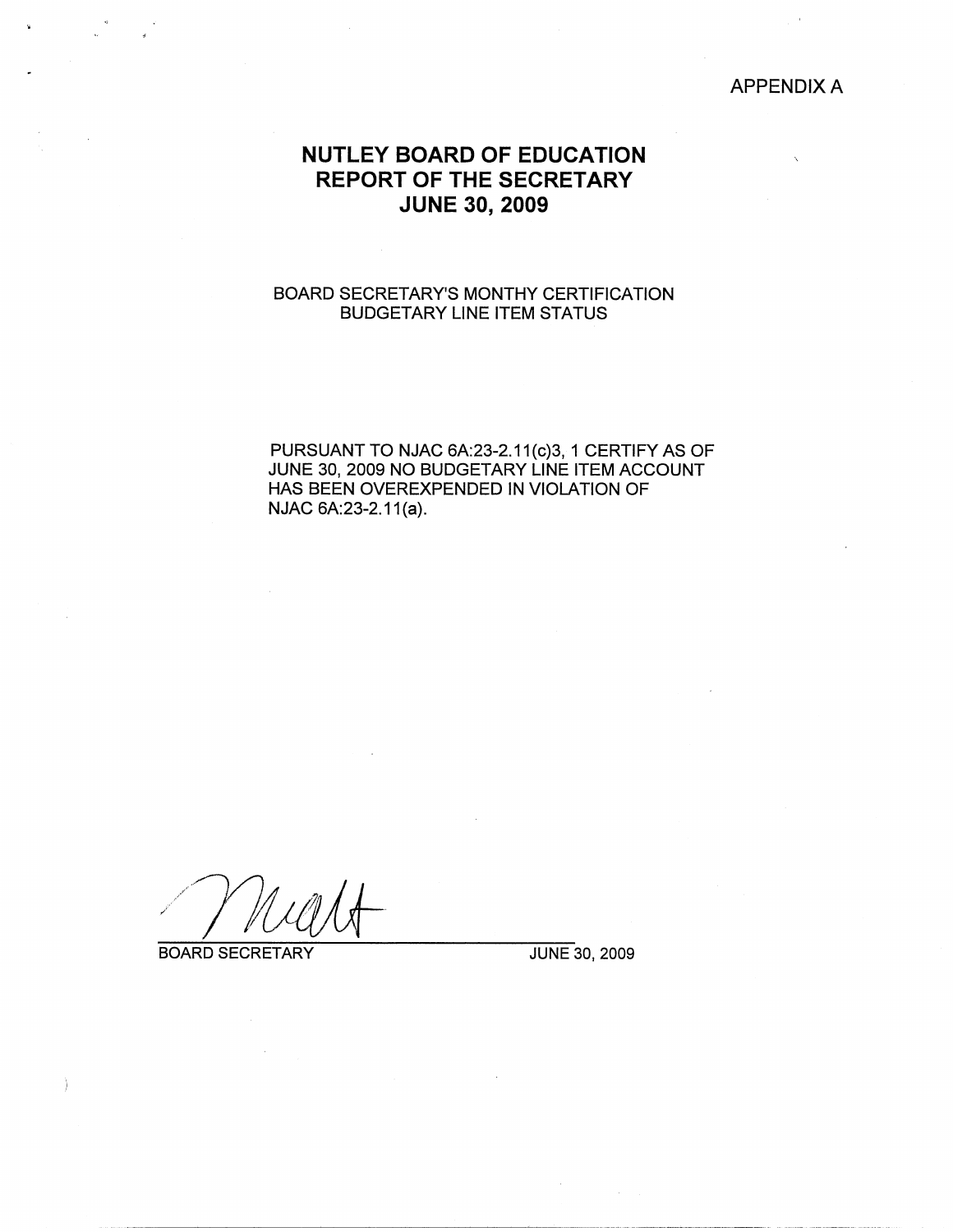**Starting date 7/1/2008 Ending date 6/30/2009 Fund: 10 GENERAL CURRENT EXPENSE** 

**Assets and Resources** 

|                 | <b>Assets:</b>                              |                |                |
|-----------------|---------------------------------------------|----------------|----------------|
| 01              | Cash in bank                                |                | \$79,639.99    |
| $02 - 106$      | Cash Equivalents                            |                | \$0.00         |
| 11              | Investments                                 |                | \$0.00         |
| 16              | <b>Capital Reserve Account</b>              |                | \$126,030.04   |
| 17              | Maintenance Reserve Account                 |                | \$0.00         |
| 21              | Tax levy Receivable                         |                | \$0.00         |
|                 | Accounts Receivable:                        |                |                |
| 32              | Interfund                                   | \$1,244,438.79 |                |
| 41              | Intergovernmental - State                   | \$206,690.08   |                |
| 42              | Intergovernmental - Federal                 | \$0.00         |                |
| 43              | Intergovernmental - Other                   | \$0.00         |                |
| 53, 154         | Other (net of estimated uncollectable of \$ | \$28,662.99    | \$1,479,791.86 |
|                 |                                             |                |                |
|                 | Loans Receivable:                           |                |                |
| 31              | Interfund                                   | \$0.00         |                |
| , 152           | Other (Net of estimated uncollectable of \$ | \$0.00         | \$0.00         |
|                 | <b>Other Current Assets</b>                 |                | \$0.00         |
|                 | <b>Resources:</b>                           |                |                |
| $\overline{)1}$ | <b>Estimated revenues</b>                   | \$0.00         |                |
| $2^{\circ}$     | Less revenues                               | \$0.00         | \$0.00         |
|                 | <b>Total assets and resources</b>           |                | \$1,685,461.89 |
|                 | <b>Liabilities and Fund Equity</b>          |                |                |
|                 | Liabilities:                                |                |                |
|                 |                                             | $\,$           |                |
|                 |                                             |                |                |
| 11              | Intergovernmental accounts payable - state  |                | \$0.00         |
| 21              | Accounts payable                            |                | \$463,493.96   |
| 31              | Contracts payable                           |                | \$0.00         |
| 51              | Loans payable                               |                | \$0.00         |
| 31              | Deferred revenues                           |                | \$0.00         |
|                 | Other current liabilities                   |                | \$2,002,523.94 |
|                 | <b>Total liabilities</b>                    |                | \$2,466.017.90 |

**\$2,466,017.90**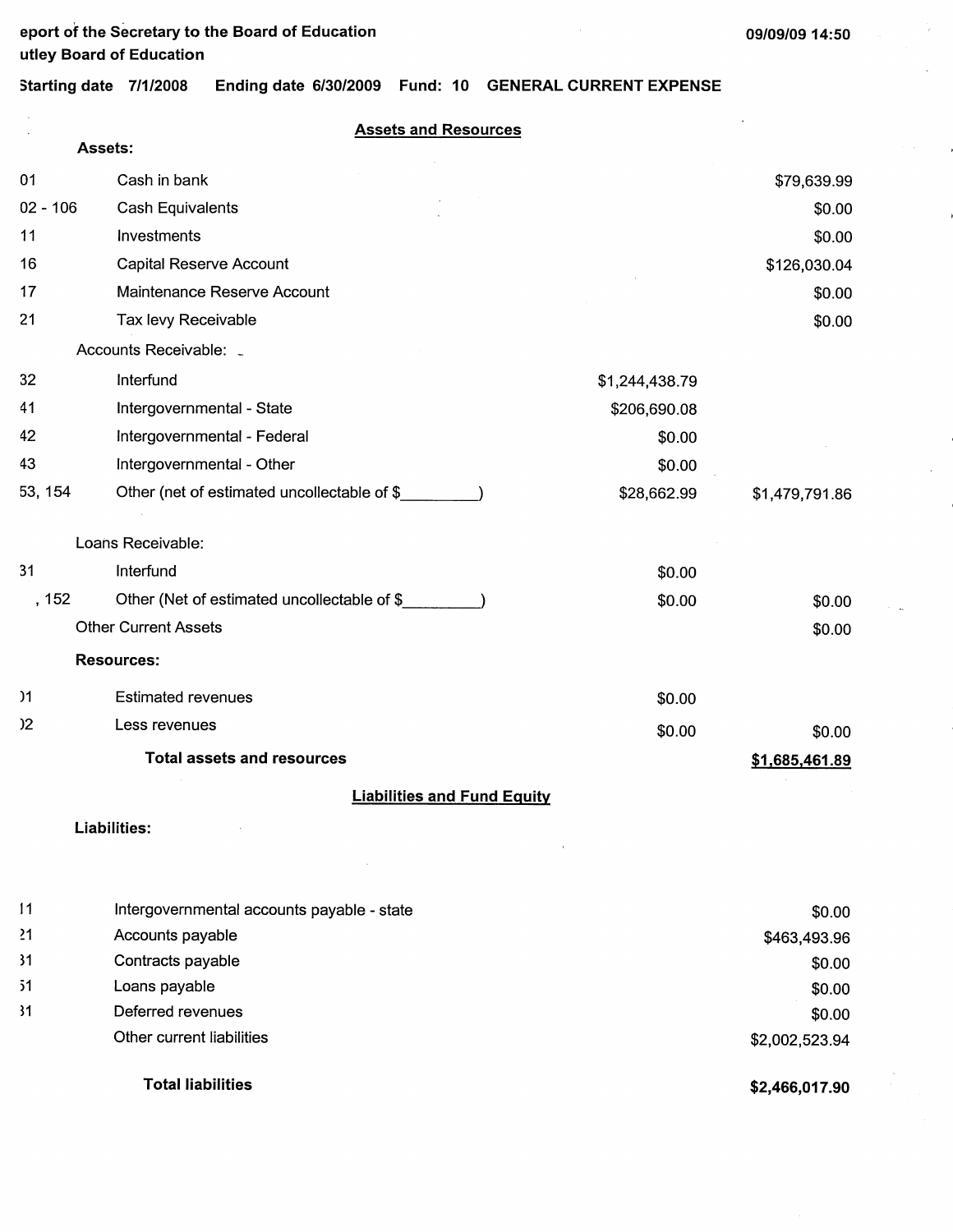' ' **Report of the Secretary to the Board of Education 09/09/09 14:50 Nutley Board of Education** 

**Starting date 7/1/2008 Ending date 6/30/2009 Fund: 10 GENERAL CURRENT EXPENSE** 

#### **Fund Balance:**

 $\mathbb{R}^2$ 

Appropriated:

| 753,754     | Reserve for encumbrances                        |        |        | $($ \$324, 163.12) |                       |
|-------------|-------------------------------------------------|--------|--------|--------------------|-----------------------|
| 761         | Capital reserve account - July                  |        |        | \$122,876.64       |                       |
| 604         | Add: Increase in capital reserve                |        | \$0.00 |                    |                       |
| 307         | Less: Bud. w/d cap. reserve eligible costs      |        | \$0.00 |                    |                       |
| 309         | Less: Bud. w/d cap. reserve excess costs        |        | \$0.00 | \$122,876.64       |                       |
| 764         | Maintenance reserve account - July              |        |        | \$0.00             |                       |
| 606         | Add: Increase in maintenance reserve            |        | \$0.00 |                    |                       |
| 310         | Less: Bud. w/d from maintenance reserve         |        | \$0.00 | \$0.00             |                       |
| 762         | Adult education programs                        |        |        | \$0.00             |                       |
| 751,752,76x | Other reserves                                  |        |        | \$0.00             |                       |
| 601         | Appropriations                                  |        | \$0.00 |                    |                       |
| 602         | Less: Expenditures                              | \$0.00 |        |                    |                       |
|             | Less: Encumbrances                              | \$0.00 | \$0.00 | \$0.00             |                       |
|             | Total appropriated                              |        |        | (\$201, 286.48)    |                       |
|             | Unappropriated:                                 |        |        |                    |                       |
| 7           | Fund balance, July 1                            |        |        | (\$579,269.53)     |                       |
| 303         | <b>Budgeted fund balance</b>                    |        |        | \$0.00             |                       |
|             | Total fund balance                              |        |        |                    | (\$780,556.01)        |
|             | <b>Total liabilities and fund equity</b>        |        |        |                    | <u>\$1,685,461.89</u> |
|             | <b>Recapitulation of Budgeted Fund Balance:</b> |        |        |                    |                       |

| <b>Budgeted</b> | <b>Actual</b> | Variance     |
|-----------------|---------------|--------------|
| \$0.00          | \$0.00        | \$0.00       |
| \$0.00          | \$0.00        | \$0.00       |
| \$0.00          | \$0.00        | \$0.00       |
|                 |               |              |
| \$0.00          | \$3,153.40    | (\$3,153.40) |
| \$0.00          | \$0.00        | \$0.00       |
| \$0.00          | \$3,153.40    | (\$3,153.40) |
| \$0.00          | \$0.00        |              |
| \$0.00          | \$3,153.40    | (\$3,153.40) |
|                 |               |              |

Prepared and submitted by:  $\angle$  /  $\angle$  /  $\angle$  0  $\angle$   $\angle$  0  $\angle$   $\angle$  -0  $\angle$ 

Board Secretary **Date**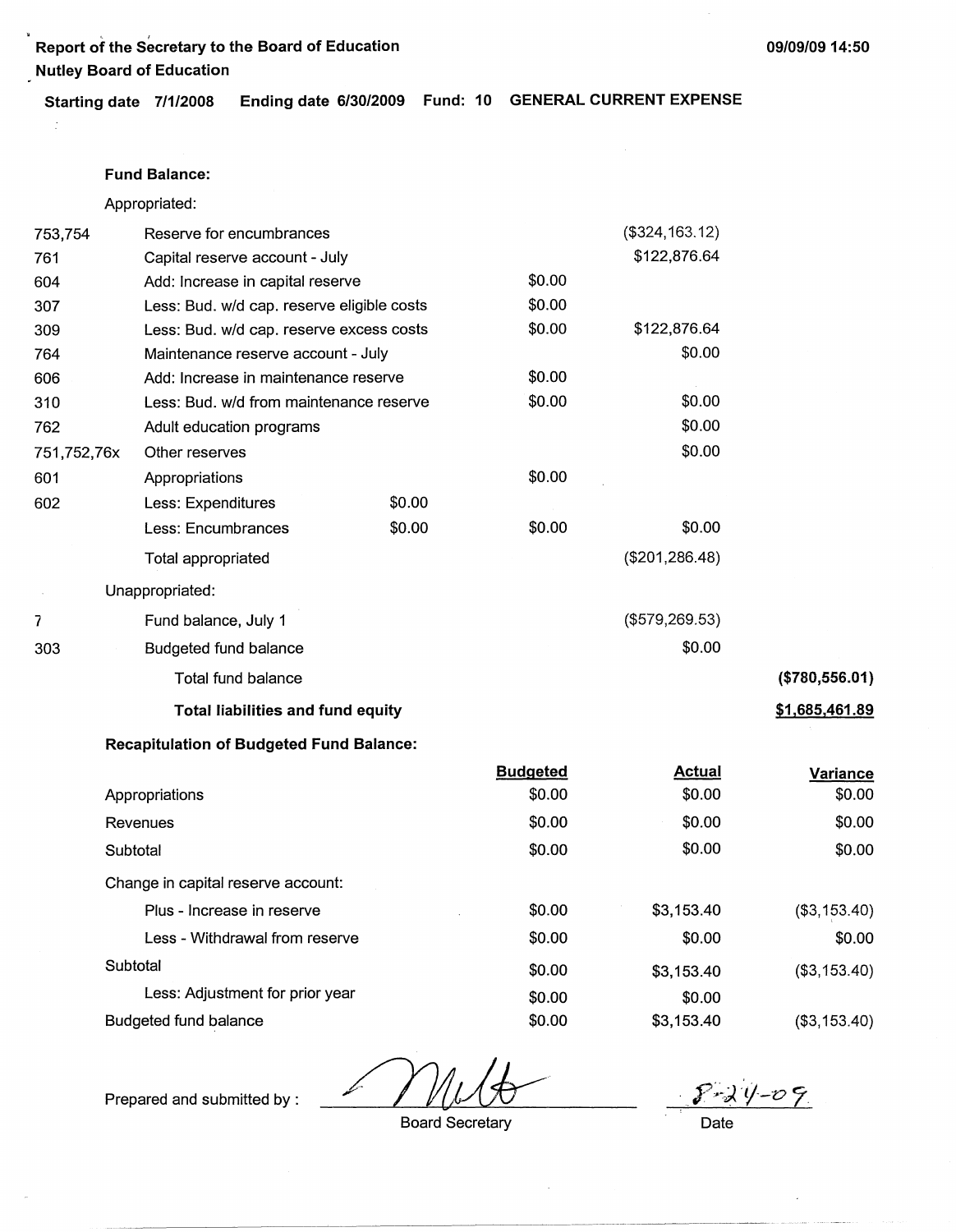## **Starting date 7/1/2008 Ending date 6/30/2009 Fund: 20 SPECIAL REVENUE FUNDS**

**Assets and Resources** 

|                | Assets:                                     |             |                  |
|----------------|---------------------------------------------|-------------|------------------|
| 01             | Cash in bank                                |             | (\$136,687.16)   |
| $02 - 106$     | <b>Cash Equivalents</b>                     |             | \$0.00           |
| 11             | Investments                                 |             | \$0.00           |
| 16             | Capital Reserve Account                     |             | \$0.00           |
| 17             | Maintenance Reserve Account                 |             | \$0.00           |
| 21             | Tax levy Receivable                         |             | \$0.00           |
|                | Accounts Receivable:                        |             |                  |
| 32             | Interfund                                   | \$0.00      |                  |
| 41             | Intergovernmental - State                   | \$73,271.00 |                  |
| 42             | Intergovernmental - Federal                 | \$25,534.00 |                  |
| 43             | Intergovernmental - Other                   | \$0.00      |                  |
| 53, 154.       | Other (net of estimated uncollectable of \$ | \$0.00      | \$98,805.00      |
|                | Loans Receivable:                           |             |                  |
| 31             | Interfund                                   | \$0.00      |                  |
| , 152          | Other (Net of estimated uncollectable of \$ | \$0.00      | \$0.00           |
|                | <b>Other Current Assets</b>                 |             | \$0.00.          |
|                | <b>Resources:</b>                           |             |                  |
| $\overline{1}$ | <b>Estimated revenues</b>                   | \$0.00      |                  |
| $2^{\circ}$    | Less revenues                               | \$0.00      | \$0.00           |
|                | <b>Total assets and resources</b>           |             | $($ \$37,882.16) |
|                | <b>Liabilities and Fund Equity</b>          |             |                  |
|                | <b>Liabilities:</b>                         |             |                  |
| )1             | Cash in bank                                |             | (\$136,687.16)   |
| 1              | Intergovernmental accounts payable - state  |             | \$3,604.17       |
| 21             | Accounts payable                            |             | \$102,634.58     |
| 31             | Contracts payable                           |             | \$0.00           |
| 51             | Loans payable                               |             | \$0.00           |
| ,11            | Deferred revenues                           |             | \$362,303.55     |
|                | Other current liabilities                   |             | \$415.84         |
|                | <b>Total liabilities</b>                    |             | \$468,958.14     |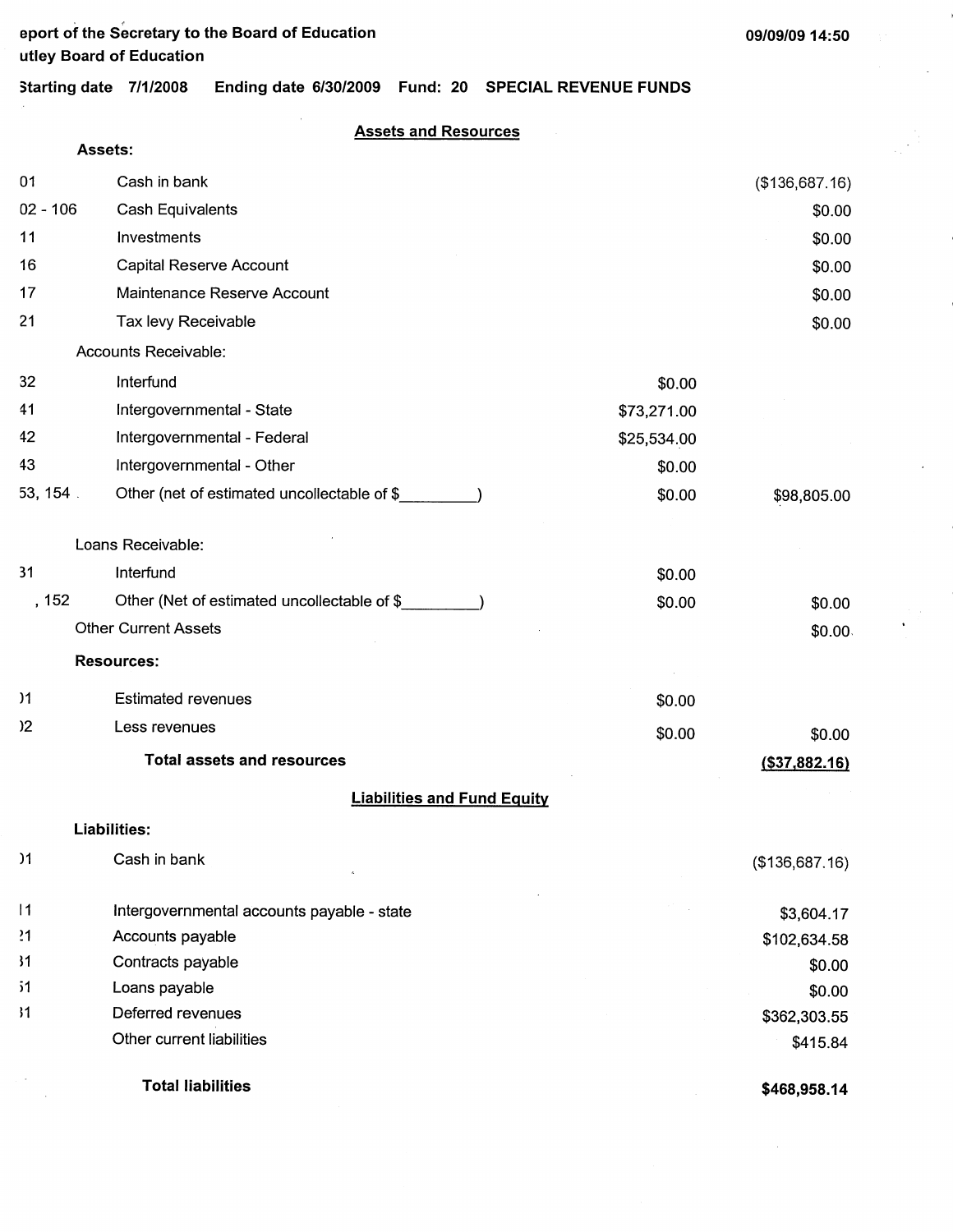**Report of the Secretary to the Board of Education Nutley Board of Education** 

**Starting date 7/1/2008 Ending date 6/30/2009 Fund: 20 SPECIAL REVENUE FUNDS** 

### **Fund Balance:**

Appropriated:

| 753,754     | Reserve for encumbrances                        |        |                 | \$0.00          |                 |
|-------------|-------------------------------------------------|--------|-----------------|-----------------|-----------------|
| 761         | Capital reserve account - July                  |        |                 | \$0.00          |                 |
| 604         | Add: Increase in capital reserve                |        | \$0.00          |                 |                 |
| 307         | Less: Bud. w/d cap. reserve eligible costs      |        | \$0.00          |                 |                 |
| 309         | Less: Bud. w/d cap. reserve excess costs        |        | \$0.00          | \$0.00          |                 |
| 764         | Maintenance reserve account - July              |        |                 | \$0.00          |                 |
| 606         | Add: Increase in maintenance reserve            |        | \$0.00          |                 |                 |
| 310         | Less: Bud. w/d from maintenance reserve         |        | \$0.00          | \$0.00          |                 |
| 762         | Adult education programs                        |        |                 | \$0.00          |                 |
| 751,752,76x | Other reserves                                  |        |                 | \$0.00          |                 |
| 601         | Appropriations                                  |        | \$0.00          |                 |                 |
| 602         | Less: Expenditures                              | \$0.00 |                 |                 |                 |
|             | Less: Encumbrances                              | \$0.00 | \$0.00          | \$0.00          |                 |
|             | Total appropriated                              |        |                 | \$0.00          |                 |
|             | Unappropriated:                                 |        |                 |                 |                 |
| i,          | Fund balance, July 1                            |        |                 | (\$506, 840.30) |                 |
| 303         | Budgeted fund balance                           |        |                 | \$0.00          |                 |
|             | <b>Total fund balance</b>                       |        |                 |                 | (\$506, 840.30) |
|             | <b>Total liabilities and fund equity</b>        |        |                 |                 | (\$37,882.16)   |
|             | <b>Recapitulation of Budgeted Fund Balance:</b> |        |                 |                 |                 |
|             |                                                 |        | <b>Budgeted</b> | <b>Actual</b>   | Variance        |
|             | Appropriations                                  |        | \$0.00          | \$0.00          | \$0.00          |
|             | Revenues                                        |        | \$0.00          | \$0.00          | \$0.00          |
|             | Subtotal                                        |        | \$0.00          | \$0.00          | \$0.00          |
|             | Change in capital reserve account:              |        |                 |                 |                 |
|             | Plus - Increase in reserve                      |        | \$0.00          | \$0.00          | \$0.00          |
|             | Less - Withdrawal from reserve                  |        | \$0.00          | \$0.00          | \$0.00          |

Less: Adjustment for prior year

**Subtotal** 

Budgeted fund balance

 $8 - 24 - 09$ 

\$0.00

\_\$0.00

Board Secretary

\$0.00 \$0.00 \$0.00

Date

\$0.00 \$0.00 \$0.00

Prepared and submitted by :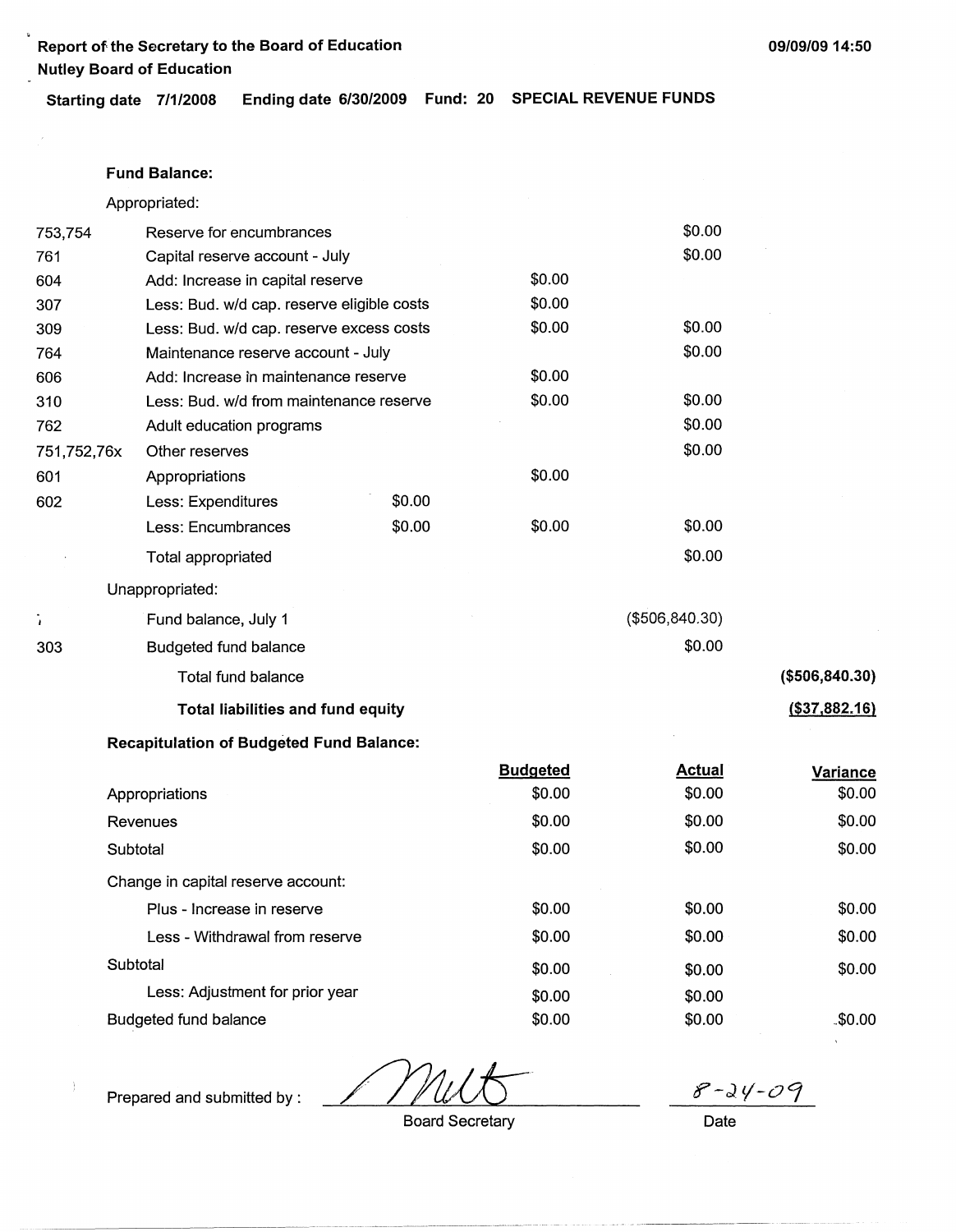$\overline{1}$ 

 $\bullet$ 

**Starting date 7/1/2008 Ending date 6/30/2009 Fund: 30 CAPITAL PROJECTS FUNDS** 

|                 | ,,,,,,,,,<br>uulu vivoleuvu                 |                |                 |
|-----------------|---------------------------------------------|----------------|-----------------|
|                 | <b>Assets and Resources</b>                 |                |                 |
|                 | Assets:                                     |                |                 |
| 01              | Cash in bank                                |                | \$25,160,945.59 |
| $02 - 106$      | <b>Cash Equivalents</b>                     |                | \$0.00          |
| 11              | Investments                                 |                | \$0.00          |
| 16              | Capital Reserve Account                     |                | \$0.00          |
| 17              | Maintenance Reserve Account                 |                | \$0.00          |
| 21              | Tax levy Receivable                         |                | \$0.00          |
|                 | Accounts Receivable:                        |                |                 |
| 32              | Interfund                                   | \$822,631.38   |                 |
| 41              | Intergovernmental - State                   | \$1,885,104.04 |                 |
| 42              | Intergovernmental - Federal                 | \$0.00         |                 |
| 43              | Intergovernmental - Other                   | \$40,000.00    |                 |
| 53, 154         | Other (net of estimated uncollectable of \$ | \$0.00         | \$2,747,735.42  |
|                 | Loans Receivable:                           |                |                 |
| 31              | Interfund                                   | \$0.00         |                 |
| , 152           | Other (Net of estimated uncollectable of \$ | \$0.00         | \$0.00          |
|                 | <b>Other Current Assets</b>                 |                | \$0.00          |
|                 | <b>Resources:</b>                           |                |                 |
| $\overline{)1}$ | <b>Estimated revenues</b>                   | \$0.00         |                 |
| 22              | Less revenues                               | \$0.00         | \$0.00          |
|                 | <b>Total assets and resources</b>           |                | \$27,908,681.01 |
|                 | <b>Liabilities and Fund Equity</b>          |                |                 |
|                 | <b>Liabilities:</b>                         |                |                 |
|                 |                                             |                |                 |
| 11              | Intergovernmental accounts payable - state  |                | \$0.00          |
| 21              | Accounts payable                            |                | \$221,366.21    |
| 31              | Contracts payable                           |                | \$0.00          |
| 51              | Loans payable                               |                | \$0.00          |
| 31              | Deferred revenues                           |                | \$567,532.00    |
|                 | Other current liabilities                   |                | \$1,263,718.82  |

**Total liabilities** 

**\$2,052,617.03**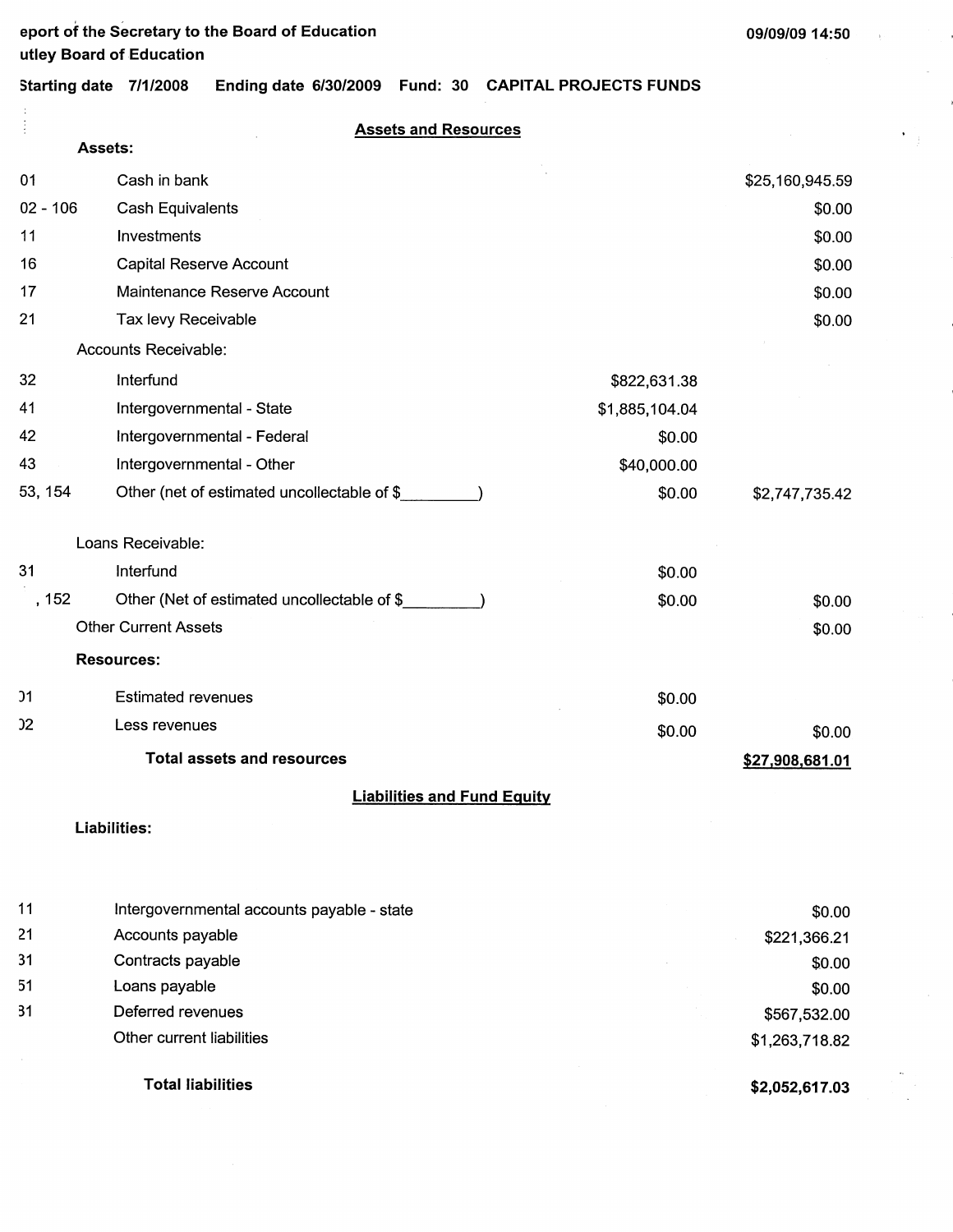**Report of the Secretary to the Board of Education Nutley Board of Education** 

**Starting date 7/1/2008 Ending date 6/30/2009 Fund: 30 CAPITAL PROJECTS FUNDS** 

#### **Fund Balance:**

Appropriated:

|              |                                                 |        | Dural and the of |                 |                 |
|--------------|-------------------------------------------------|--------|------------------|-----------------|-----------------|
|              | <b>Recapitulation of Budgeted Fund Balance:</b> |        |                  |                 |                 |
|              | <b>Total liabilities and fund equity</b>        |        |                  |                 | \$27,908,681.01 |
|              | <b>Total fund balance</b>                       |        |                  |                 | \$25,856,063.98 |
| 303          | <b>Budgeted fund balance</b>                    |        |                  | \$0.00          |                 |
| $\mathbf{r}$ | Fund balance, July 1                            |        |                  | \$11,518,525.24 |                 |
|              | Unappropriated:                                 |        |                  |                 |                 |
|              | Total appropriated                              |        |                  | \$14,337,538.74 |                 |
|              | Less: Encumbrances                              | \$0.00 | \$0.00           | \$0.00          |                 |
| 602          | Less: Expenditures                              | \$0.00 |                  |                 |                 |
| 601          | Appropriations                                  |        | \$0.00           |                 |                 |
| 751,752,76x  | Other reserves                                  |        |                  | \$0.00          |                 |
| 762          | Adult education programs                        |        |                  | \$0.00          |                 |
| 310          | Less: Bud. w/d from maintenance reserve         |        | \$0.00           | \$0.00          |                 |
| 606          | Add: Increase in maintenance reserve            |        | \$0.00           |                 |                 |
| 764          | Maintenance reserve account - July              |        |                  | \$0.00          |                 |
| 309          | Less: Bud. w/d cap. reserve excess costs        |        | \$0.00           | \$0.00          |                 |
| 307          | Less: Bud. w/d cap. reserve eligible costs      |        | \$0.00           |                 |                 |
| 604          | Add: Increase in capital reserve                |        | \$0.00           |                 |                 |
| 761          | Capital reserve account - July                  |        |                  | \$0.00          |                 |
| 753,754      | Reserve for encumbrances                        |        |                  | \$14,337,538.74 |                 |

|                                    | Budgeted | <b>Actual</b> | <b>Variance</b> |
|------------------------------------|----------|---------------|-----------------|
| Appropriations                     | \$0.00   | \$0.00        | \$0.00          |
| Revenues                           | \$0.00   | \$0.00        | \$0.00          |
| Subtotal                           | \$0.00   | \$0.00        | \$0.00          |
| Change in capital reserve account: |          |               |                 |
| Plus - Increase in reserve         | \$0.00   | \$0.00        | \$0.00          |
| Less - Withdrawal from reserve     | \$0.00   | \$0.00        | \$0.00          |
| Subtotal                           | \$0.00   | \$0.00        | \$0.00          |
| Less: Adjustment for prior year    | \$0.00   | \$0.00        |                 |
| Budgeted fund balance              | \$0.00   | \$0.00        | \$0.00          |

 $8 - 24 - 09$ 

Board Secretary **Date** 

Prepared and submitted by :

 $\bar{1}$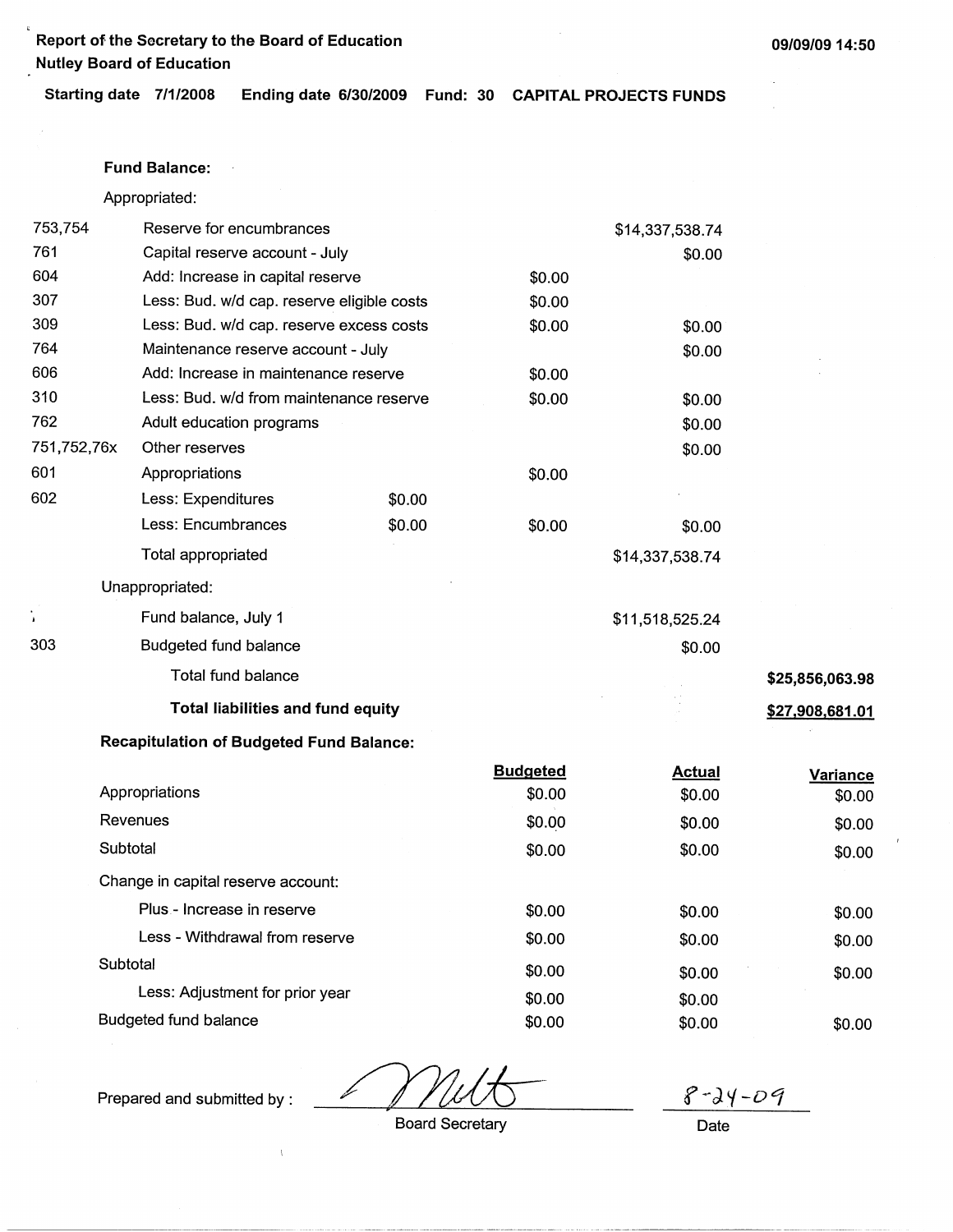$\sim$   $\chi$ 

**Starting date 7/1/2008 Ending date 6/30/2009 Fund: 40 DEBT SERVICE FUNDS** 

## **Assets and Resources**

|            | Assets:                                     |             |             |
|------------|---------------------------------------------|-------------|-------------|
| 01         | Cash in bank                                |             | \$0.25      |
| $02 - 106$ | <b>Cash Equivalents</b>                     |             | \$0.00      |
| 11         | Investments                                 |             | \$0.00      |
| 16         | Capital Reserve Account                     |             | \$0.00      |
| 17         | Maintenance Reserve Account                 |             | \$0.00      |
| 21         | Tax levy Receivable                         |             | \$0.00      |
|            | Accounts Receivable:                        |             |             |
| 32         | Interfund                                   | \$21,747.60 |             |
| 41         | Intergovernmental - State                   | \$0.00      |             |
| 42         | Intergovernmental - Federal                 | \$0.00      |             |
| 43         | Intergovernmental - Other                   | \$0.00      |             |
| 53, 154    | Other (net of estimated uncollectable of \$ | \$0.00      | \$21,747.60 |
|            | Loans Receivable:                           |             |             |
| 31         | Interfund                                   | \$0.00      |             |
| $.$ , 152  | Other (Net of estimated uncollectable of \$ | \$0.00      | \$0.00      |
|            | <b>Other Current Assets</b>                 |             | \$0.00      |
|            | <b>Resources:</b>                           |             |             |
| 31         | <b>Estimated revenues</b>                   | \$0.00      |             |
| 32         | Less revenues                               | \$0.00      | \$0.00      |
|            | <b>Total assets and resources</b>           |             | \$21,747.85 |
|            | <b>Liabilities and Fund Equity</b>          |             |             |
|            | Liabilities:                                |             |             |
| 11         | Intergovernmental accounts payable - state  |             | \$0.00      |
| 21         | Accounts payable                            |             | \$0.00      |

| -31 | Contracts payable         |
|-----|---------------------------|
| -51 | Loans payable             |
| -31 | Deferred revenues         |
|     | Other current liabilities |

## **Total liabilities**

**\$21,746.38** 

\$21,746.38

\$0.00 \$0.00 \$0.00

 $\label{eq:2} \frac{1}{2\pi}\sum_{i=1}^N\frac{1}{2\pi\sqrt{2\pi}}\sum_{i=1}^N\frac{1}{2\pi\sqrt{2\pi}}\int_{-\pi}^{\pi}d\tau\int_{-\pi}^{\pi}d\tau\int_{-\pi}^{\pi}d\tau\int_{-\pi}^{\pi}d\tau\int_{-\pi}^{\pi}d\tau\int_{-\pi}^{\pi}d\tau\int_{-\pi}^{\pi}d\tau\int_{-\pi}^{\pi}d\tau\int_{-\pi}^{\pi}d\tau\int_{-\pi}^{\pi}d\tau\int_{-\pi}^{\pi}d\tau\int_{-\pi}^{\pi}d\tau\$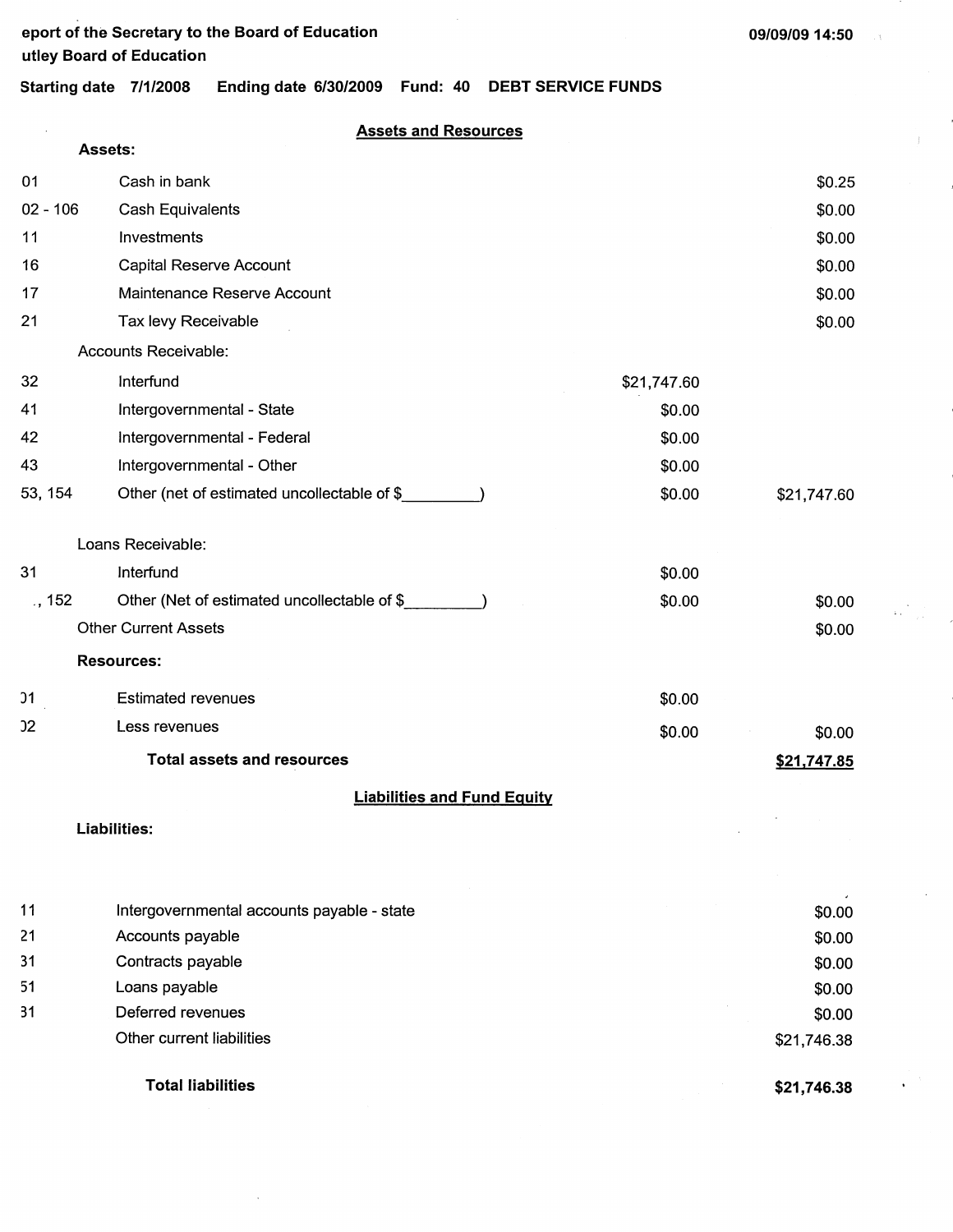**Report of the Secretary to the Board of Education Nutley Board of Education** 

**Starting date 7/1/2008 Ending date 6/30/2009 Fund: 40 DEBT SERVICE FUNDS** 

### **Fund Balance:**

Appropriated:

| 753,754     | Reserve for encumbrances                   |        |        | \$0.00 |             |
|-------------|--------------------------------------------|--------|--------|--------|-------------|
| 761         | Capital reserve account - July             |        |        | \$0.00 |             |
| 604         | Add: Increase in capital reserve           |        | \$0.00 |        |             |
| 307         | Less: Bud. w/d cap. reserve eligible costs |        | \$0.00 |        |             |
| 309         | Less: Bud. w/d cap. reserve excess costs   |        | \$0.00 | \$0.00 |             |
| 764         | Maintenance reserve account - July         |        |        | \$0.00 |             |
| 606         | Add: Increase in maintenance reserve       |        | \$0.00 |        |             |
| 310         | Less: Bud. w/d from maintenance reserve    |        | \$0.00 | \$0.00 |             |
| 762         | Adult education programs                   |        |        | \$0.00 |             |
| 751,752,76x | Other reserves                             |        |        | \$0.00 |             |
| 601         | Appropriations                             |        | \$0.00 |        |             |
| 602         | Less: Expenditures                         | \$0.00 |        |        |             |
|             | Less: Encumbrances                         | \$0.00 | \$0.00 | \$0.00 |             |
|             | Total appropriated                         |        |        | \$0.00 |             |
|             | Unappropriated:                            |        |        |        |             |
|             | Fund balance, July 1                       |        |        | \$0.97 |             |
| 303         | Budgeted fund balance                      |        |        | \$0.00 |             |
|             | Total fund balance                         |        |        |        | \$0.97      |
|             | <b>Total liabilities and fund equity</b>   |        |        |        | \$21,747.35 |
|             |                                            |        |        |        |             |

### **Recapitulation of Budgeted Fund Balance:**

|                                    | <b>Budgeted</b> | <b>Actual</b> | Variance |
|------------------------------------|-----------------|---------------|----------|
| Appropriations                     | \$0.00          | \$0.00        | \$0.00   |
| Revenues                           | \$0.00          | \$0.00        | \$0.00   |
| Subtotal                           | \$0.00          | \$0.00        | \$0.00   |
| Change in capital reserve account: |                 |               |          |
| Plus - Increase in reserve         | \$0.00          | \$0.00        | \$0.00   |
| Less - Withdrawal from reserve     | \$0.00          | \$0.00        | \$0.00   |
| Subtotal                           | \$0.00          | \$0.00        | \$0.00   |
| Less: Adjustment for prior year    | \$0.00          | \$0.00        |          |
| Budgeted fund balance              | \$0.00          | \$0.00        | \$0.00   |
|                                    |                 |               |          |

Prepared and submitted by : ∠

 $8 - 24$ Date

Board Secretary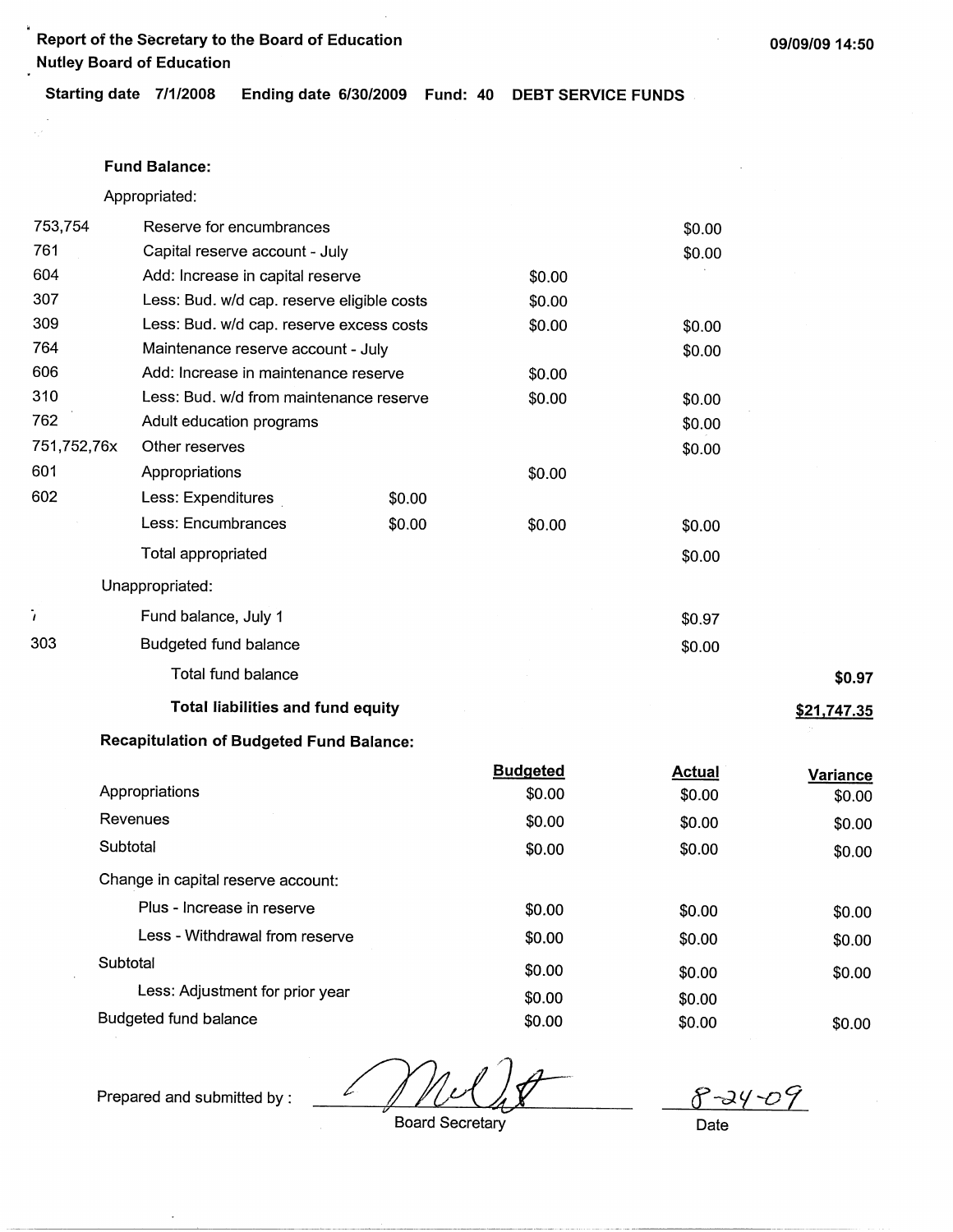**Assets:** 

~1 31 >1 31

## Starting date 7/1/2008 Ending date 6/30/2009 Fund: 50 ENTERPRISE FUND

## **Assets and Resources**

| 01             | Cash in bank                                |            | \$64,844.47  |
|----------------|---------------------------------------------|------------|--------------|
| $02 - 106$     | Cash Equivalents                            |            | \$442.00     |
| 11             | Investments                                 |            | \$0.00       |
| 16             | <b>Capital Reserve Account</b>              |            | \$0.00       |
| 17             | Maintenance Reserve Account                 |            | \$0.00       |
| 21             | Tax levy Receivable                         |            | \$0.00       |
|                | Accounts Receivable:                        |            |              |
| 32             | Interfund                                   | \$0.00     |              |
| 41             | Intergovernmental - State                   | \$238.32   |              |
| 42             | Intergovernmental - Federal                 | \$2,872.84 |              |
| 43             | Intergovernmental - Other                   | \$0.00     |              |
| 53, 154        | Other (net of estimated uncollectable of \$ | \$0.00     | \$3,111.16   |
|                | Loans Receivable:                           |            |              |
| 31             | Interfund                                   | \$0.00     |              |
| , 152          | Other (Net of estimated uncollectable of \$ | \$0.00     | \$0.00       |
|                | <b>Other Current Assets</b>                 |            | \$52,705.87  |
|                | <b>Resources:</b>                           |            |              |
| )1             | <b>Estimated revenues</b>                   | \$0.00     |              |
| 2 <sup>2</sup> | Less revenues                               | \$0.00     | \$0.00       |
|                | <b>Total assets and resources</b>           |            | \$121,103.50 |
|                | <b>Liabilities and Fund Equity</b>          |            |              |
|                | Liabilities:                                |            |              |
|                |                                             |            |              |
| 11             | Intergovernmental accounts payable - state  |            | \$0.00       |

| Accounts payable          | \$56,461.76  |
|---------------------------|--------------|
| Contracts payable         | \$0.00       |
| Loans payable             | \$0.00       |
| Deferred revenues         | \$1,696.11   |
| Other current liabilities | \$51,464.67  |
| <b>Total liabilities</b>  | \$109,622.54 |
|                           |              |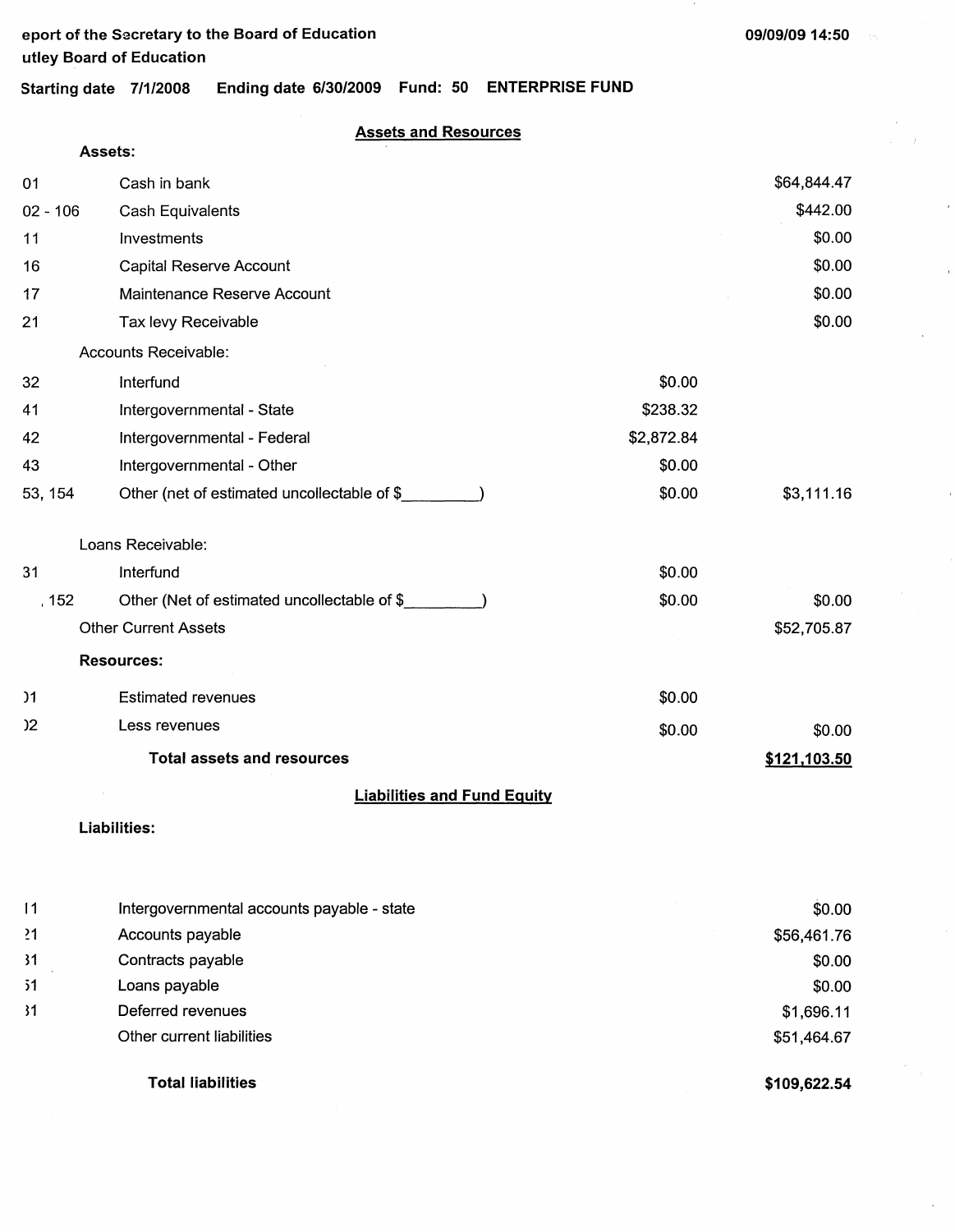. . **Report of the Secretary to the Board of Education 09/09/0914:50 Nutley Board of Education** 

**Starting date 7/1/2008 Ending date 6/30/2009 Fund: 50 ENTERPRISE FUND** 

### **Fund Balance:**

Appropriated:

| 753,754     | Reserve for encumbrances                        |        |                 | (\$23,182.43) |                 |
|-------------|-------------------------------------------------|--------|-----------------|---------------|-----------------|
| 761         | Capital reserve account - July                  |        |                 | \$0.00        |                 |
| 604         | Add: Increase in capital reserve                |        | \$0.00          |               |                 |
| 307         | Less: Bud. w/d cap. reserve eligible costs      |        | \$0.00          |               |                 |
| 309         | Less: Bud. w/d cap. reserve excess costs        |        | \$0.00          | \$0.00        |                 |
| 764         | Maintenance reserve account - July              |        |                 | \$0.00        |                 |
| 606         | Add: Increase in maintenance reserve            |        | \$0.00          |               |                 |
| 310         | Less: Bud. w/d from maintenance reserve         |        | \$0.00          | \$0.00        |                 |
| 762         | Adult education programs                        |        |                 | \$0.00        |                 |
| 751,752,76x | Other reserves                                  |        |                 | \$0.00        |                 |
| 601         | Appropriations                                  |        | \$0.00          |               |                 |
| 602         | Less: Expenditures                              | \$0.00 |                 |               |                 |
|             | Less: Encumbrances                              | \$0.00 | \$0.00          | \$0.00        |                 |
|             | <b>Total appropriated</b>                       |        |                 | (\$23,182.43) |                 |
|             | Unappropriated:                                 |        |                 |               |                 |
| 7           | Fund balance, July 1                            |        |                 | \$34,663.39   |                 |
| 303         | <b>Budgeted fund balance</b>                    |        |                 | \$0.00        |                 |
|             | Total fund balance                              |        |                 |               | \$11,480.96     |
|             | <b>Total liabilities and fund equity</b>        |        |                 |               | \$121,103.50    |
|             | <b>Recapitulation of Budgeted Fund Balance:</b> |        |                 |               |                 |
|             |                                                 |        | <b>Budgeted</b> | <b>Actual</b> | <b>Variance</b> |
|             | Appropriations                                  |        | \$0.00          | \$0.00        | \$0.00          |
|             | Revenues                                        |        | \$0.00          | \$0.00        | \$0.00          |
|             | Subtotal                                        |        | \$0.00          | \$0.00        | \$0.00          |
|             | Change in capital reserve account:              |        |                 |               |                 |
|             | Plus - Increase in reserve                      |        | ፍስ ሰስ           | ድስ ስስ         | ድስ ሰስ           |

| Plus - Increase in reserve      | \$0.00 | \$0.00 | \$0.00 |
|---------------------------------|--------|--------|--------|
| Less - Withdrawal from reserve  | \$0.00 | \$0.00 | \$0.00 |
| Subtotal                        | \$0.00 | \$0.00 | \$0.00 |
| Less: Adjustment for prior year | \$0.00 | \$0.00 |        |
| Budgeted fund balance           | \$0.00 | \$0.00 | \$0.00 |

Prepared and submitted by :

Board Secretary Date

 $8 - 29 - 09$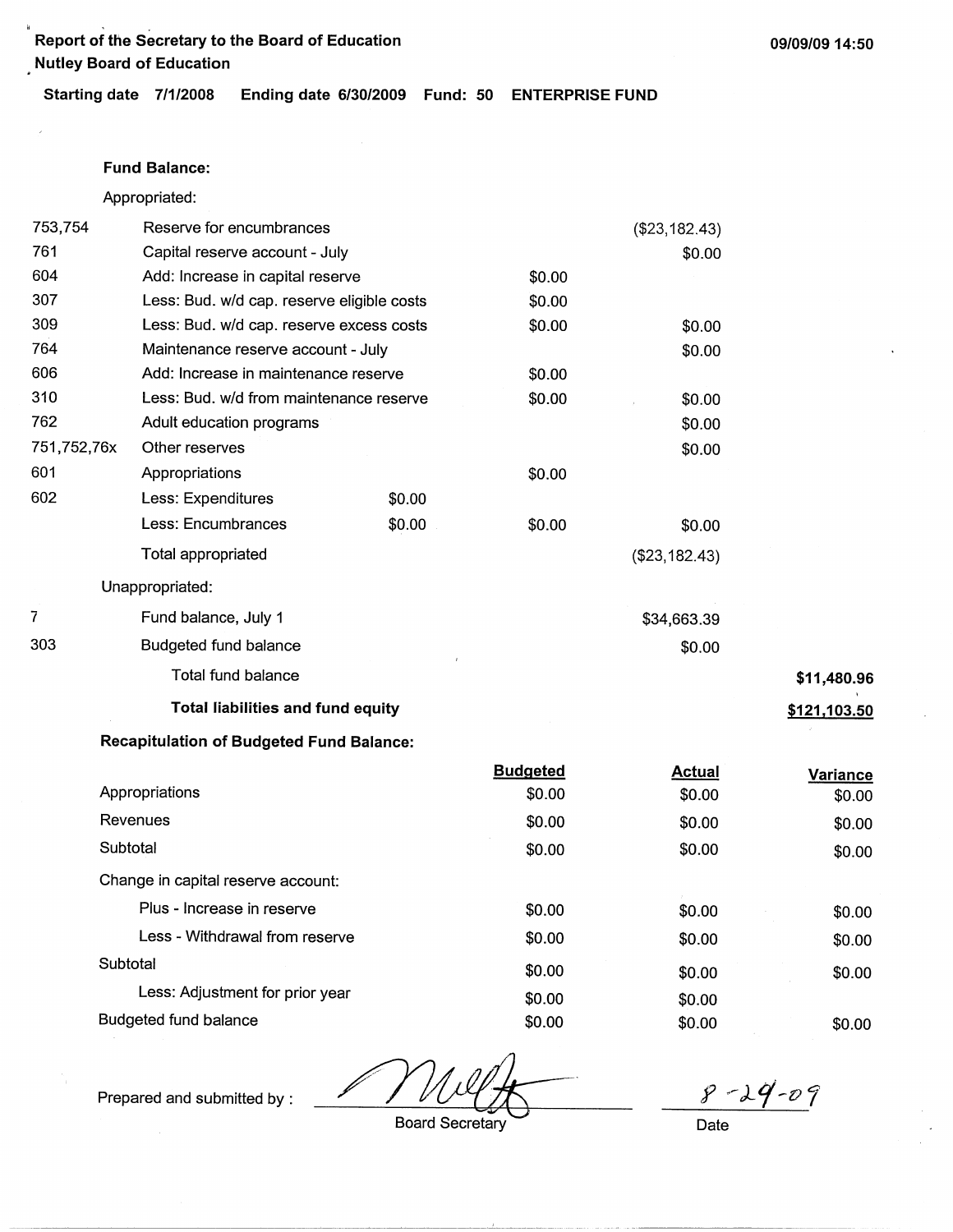## **.eport of the Secretary to the Board of Education utley Board of Education**

**09/09/09 14:50** 

**Starting date 7/1/2008 Ending date 6/30/2009 Fund: 51 SUMMER CAMP** 

### **Assets and Resources**

|            | Assets:                                     |        |            |
|------------|---------------------------------------------|--------|------------|
| 01         | Cash in bank                                |        | \$893.27   |
| $02 - 106$ | <b>Cash Equivalents</b>                     |        | \$0.00     |
| 11         | Investments                                 |        | \$0.00     |
| 16         | Capital Reserve Account                     |        | \$0.00     |
| 17         | Maintenance Reserve Account                 |        | \$0.00     |
| 21         | Tax levy Receivable                         |        | \$0.00     |
|            | Accounts Receivable:                        |        |            |
| 32         | Interfund                                   | \$0.00 |            |
| 41         | Intergovernmental - State                   | \$0.00 |            |
| 42         | Intergovernmental - Federal                 | \$0.00 |            |
| 43         | Intergovernmental - Other                   | \$0.00 |            |
| 53, 154    | Other (net of estimated uncollectable of \$ | \$0.00 | \$0.00     |
|            | Loans Receivable:                           |        |            |
| 31         | Interfund                                   | \$0.00 |            |
| $.$ , 152  | Other (Net of estimated uncollectable of \$ | \$0.00 | \$0.00     |
|            | <b>Other Current Assets</b>                 |        | \$0.00     |
|            | <b>Resources:</b>                           |        |            |
| 01         | <b>Estimated revenues</b>                   | \$0.00 |            |
| 22         | Less revenues                               | \$0.00 | $$0.00 \,$ |
|            | <b>Total assets and resources</b>           |        | \$893.27   |
|            | <b>Liabilities and Fund Equity</b>          |        |            |
|            | Liabilities:                                |        |            |
|            |                                             |        |            |
| 11         | Intergovernmental accounts payable - state  |        | \$0.00     |
| 21         | Accounts payable                            |        | \$0.00     |
| 31         | Contracts payable                           |        | \$0.00     |

51 Loans payable

g1 Deferred revenues Other current liabilities

**Total liabilities** 

**\$0.00** 

 $\bar{z}_{-i}$ 

\$0.00 \$0.00 \$0.00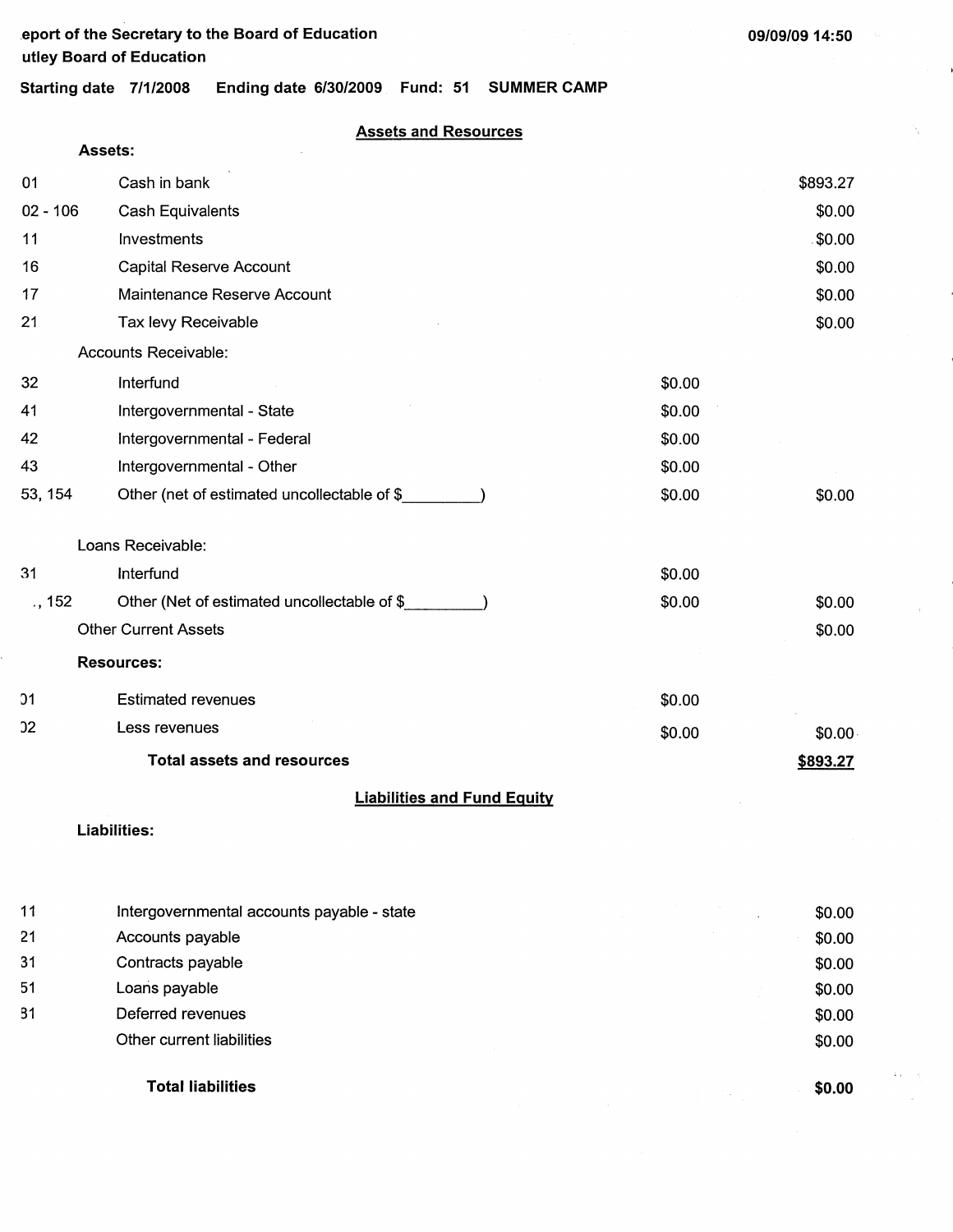' Report of the Secretary to the Board of Education Nutley Board of Education

Starting date 7/1/2008 Ending date 6/30/2009 Fund: 51 SUMMER **CAMP** 

#### **Fund Balance:**

Appropriated:

| 753,754     | Reserve for encumbrances                   |        |        | \$0.00   |          |
|-------------|--------------------------------------------|--------|--------|----------|----------|
| 761         | Capital reserve account - July             |        |        | \$0.00   |          |
| 604         | Add: Increase in capital reserve           |        | \$0.00 |          |          |
| 307         | Less: Bud. w/d cap. reserve eligible costs |        | \$0.00 |          |          |
| 309         | Less: Bud. w/d cap. reserve excess costs   |        | \$0.00 | \$0.00   |          |
| 764         | Maintenance reserve account - July         |        |        | \$0.00   |          |
| 606         | Add: Increase in maintenance reserve       |        | \$0.00 |          |          |
| 310         | Less: Bud. w/d from maintenance reserve    |        | \$0.00 | \$0.00   |          |
| 762         | Adult education programs                   |        |        | \$0.00   |          |
| 751,752,76x | Other reserves                             |        |        | \$0.00   |          |
| 601         | Appropriations                             |        | \$0.00 |          |          |
| 602         | Less: Expenditures                         | \$0.00 |        |          |          |
|             | Less: Encumbrances                         | \$0.00 | \$0.00 | \$0.00   |          |
|             | Total appropriated                         |        |        | \$0.00   |          |
|             | Unappropriated:                            |        |        |          |          |
|             | Fund balance, July 1                       |        |        | \$893.27 |          |
| 303         | Budgeted fund balance                      |        |        | \$0.00   |          |
|             | Total fund balance                         |        |        |          | \$893.27 |
|             | <b>Total liabilities and fund equity</b>   |        |        |          | \$893.27 |
|             |                                            |        |        |          |          |

## **Recapitulation of Budgeted Fund Balance:**

|                                    | <b>Budgeted</b> | <b>Actual</b> | Variance |
|------------------------------------|-----------------|---------------|----------|
| Appropriations                     | \$0.00          | \$0.00        | \$0.00   |
| Revenues                           | \$0.00          | \$0.00        | \$0.00   |
| Subtotal                           | \$0.00          | \$0.00        | \$0.00   |
| Change in capital reserve account: |                 |               |          |
| Plus - Increase in reserve         | \$0.00          | \$0.00        | \$0.00   |
| Less - Withdrawal from reserve     | \$0.00          | \$0.00        | \$0.00   |
| Subtotal                           | \$0.00          | \$0.00        | \$0.00   |
| Less: Adjustment for prior year    | \$0.00          | \$0.00        |          |
| <b>Budgeted fund balance</b>       | \$0.00          | \$0.00        | \$0.00   |

 $8 - 24 - 09$ 

Prepared and submitted by :

Board Secretary

Date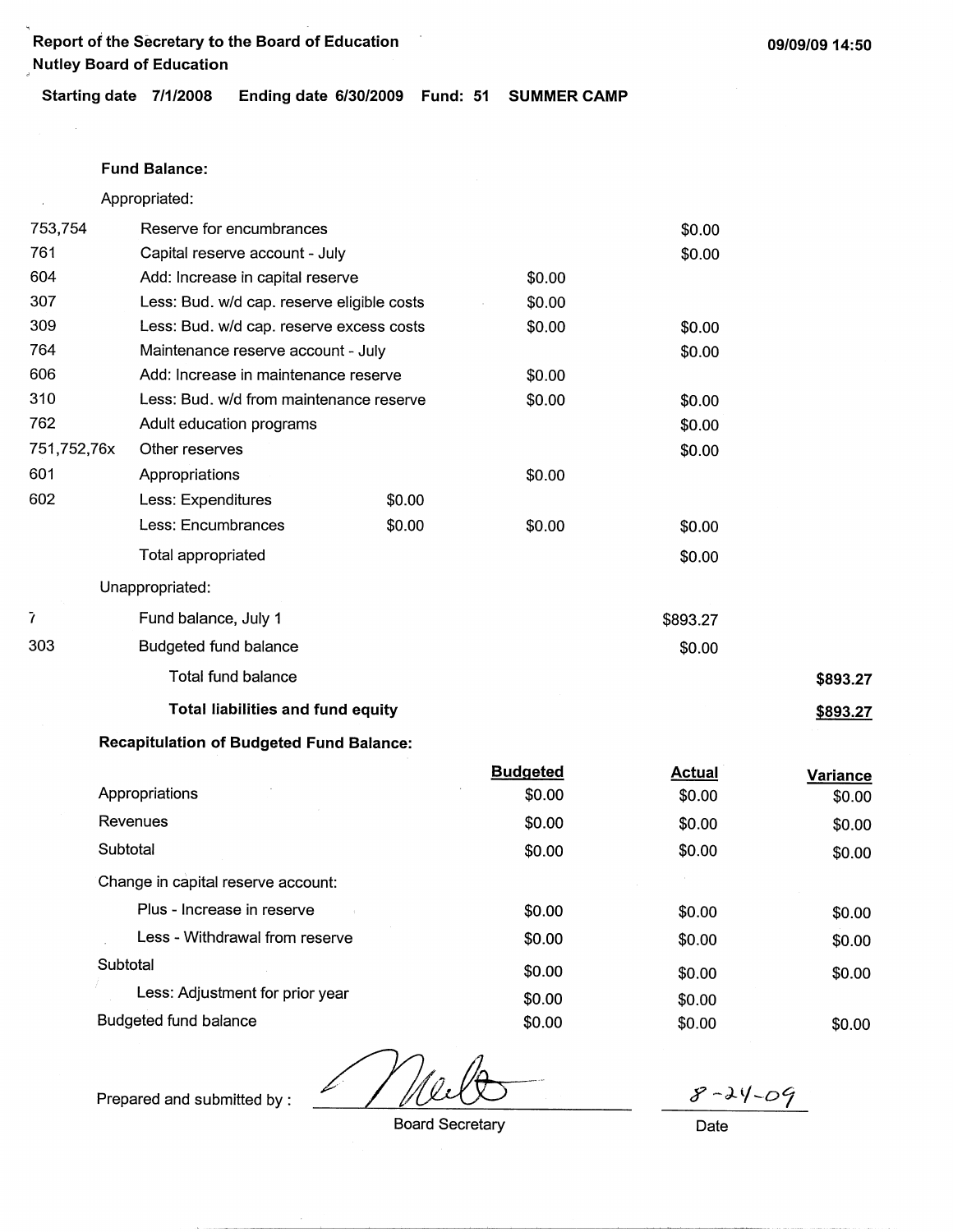÷.

 $\gamma_{\rm p}$ 

 $\overline{\phantom{a}}$ 

 $\sum_{i=1}^{n} \frac{1}{i} \sum_{j=1}^{n} \frac{1}{j} \sum_{j=1}^{n} \frac{1}{j} \sum_{j=1}^{n} \frac{1}{j} \sum_{j=1}^{n} \frac{1}{j} \sum_{j=1}^{n} \frac{1}{j} \sum_{j=1}^{n} \frac{1}{j} \sum_{j=1}^{n} \frac{1}{j} \sum_{j=1}^{n} \frac{1}{j} \sum_{j=1}^{n} \frac{1}{j} \sum_{j=1}^{n} \frac{1}{j} \sum_{j=1}^{n} \frac{1}{j} \sum_{j=1}^{n} \frac{1}{j$ 

# **Starting date 7/1/2008 Ending date 6/30/2009 Fund: 55 EXTENDED DAY**

**Assets and Resources** 

|            | Assets:                                                        |             |                      |
|------------|----------------------------------------------------------------|-------------|----------------------|
| 01         | Cash in bank                                                   |             | \$45,166.59          |
| $02 - 106$ | <b>Cash Equivalents</b>                                        |             | \$0.00               |
| 11         | Investments                                                    |             | \$0.00               |
| 16         | <b>Capital Reserve Account</b>                                 |             | \$0.00               |
| 17         | Maintenance Reserve Account                                    |             | \$0.00               |
| 21         | Tax levy Receivable                                            |             | \$0.00               |
|            | Accounts Receivable:                                           |             |                      |
| 32         | Interfund                                                      | \$38,836.94 |                      |
| 41         | Intergovernmental - State                                      | \$0.00      |                      |
| 42         | Intergovernmental - Federal                                    | \$0.00      |                      |
| 43         | Intergovernmental - Other                                      | \$0.00      |                      |
| 53, 154    | Other (net of estimated uncollectable of \$                    | \$0.00      | \$38,836.94          |
|            | Loans Receivable:                                              |             |                      |
| 31         | Interfund                                                      | \$0.00      |                      |
| , 152      | Other (Net of estimated uncollectable of \$                    | \$0.00      | \$0.00               |
|            | <b>Other Current Assets</b>                                    |             | \$0.00               |
|            | <b>Resources:</b>                                              |             |                      |
| 01         | <b>Estimated revenues</b>                                      | \$0.00      |                      |
| 02         | Less revenues                                                  | \$0.00      | \$0.00               |
|            | <b>Total assets and resources</b>                              |             | \$84,003.53          |
|            | <b>Liabilities and Fund Equity</b>                             |             |                      |
|            | <b>Liabilities:</b>                                            |             |                      |
|            |                                                                |             |                      |
| 11<br>21   | Intergovernmental accounts payable - state<br>Accounts payable |             | \$0.00               |
| 31         | Contracts payable                                              |             | \$1,692.94<br>\$0.00 |
| 51         | Loans payable                                                  |             | \$0.00               |
| 31         | Deferred revenues                                              |             | \$0.00               |
|            | Other current liabilities                                      |             | \$249,055.19         |

**Total liabilities** 

**\$250,748.13**